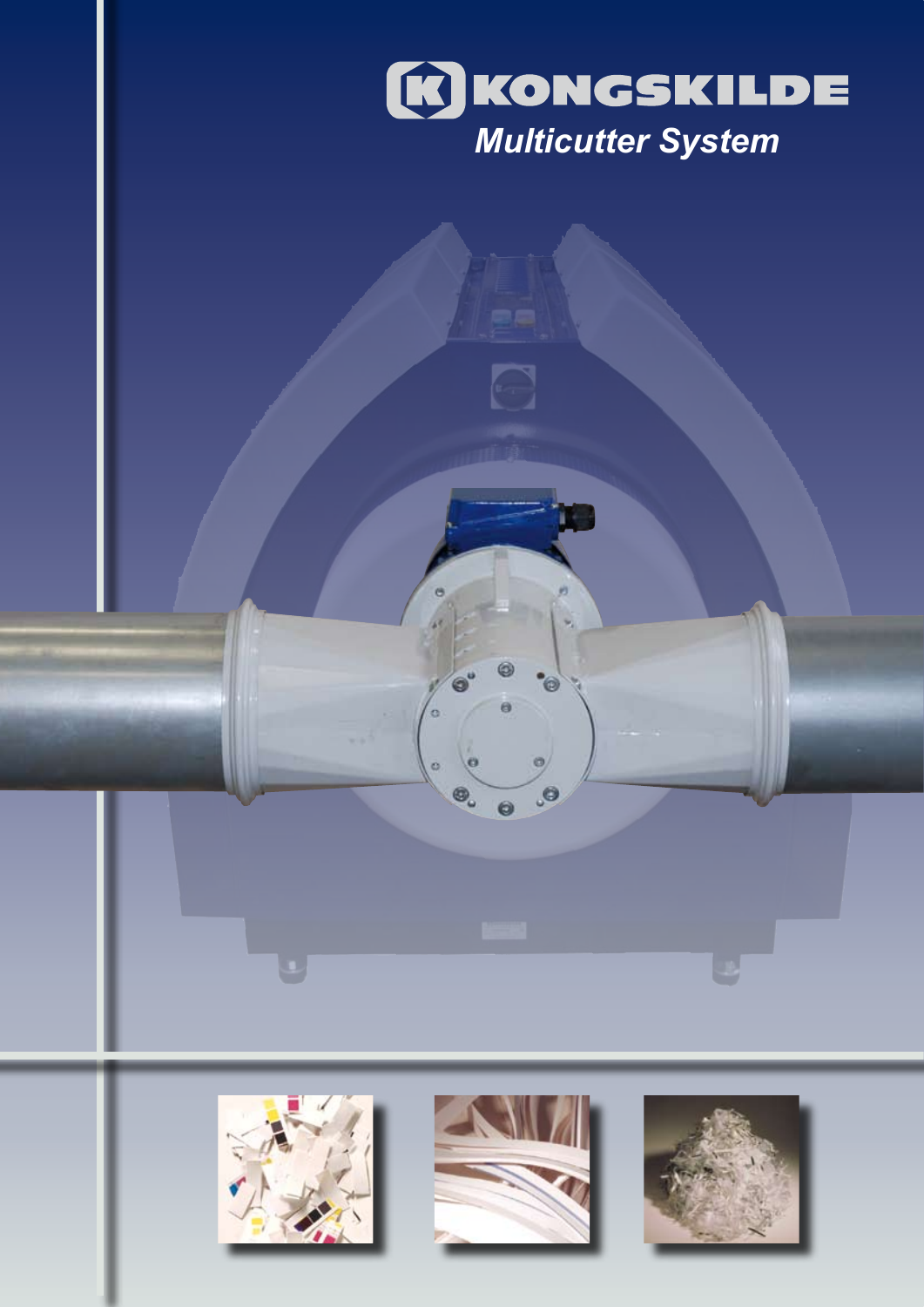![](_page_1_Figure_0.jpeg)

*Strips trimmed with Multicutter.*

## **Conveying of off-cuts and trims over large distances**

The Multicutter System collects waste edge trims under vacuum and draws these trims through the Multicutter which cuts the trim into small lengths, thus considerably reducing the volume of the waste product and reducing the compaction/storage costs.

### **Low installation costs**

The Multicutter System is simple to install, the product is drawn directly into the system at the production site. The Multiair blower unit, Multicutter and Multiseparator can be positioned anywhere along the piping transfer route allowing for full integration within the existing factory layout in line with our layout recommendations.

# **High capacity and excellent operating economy**

The Multicutter system has a high capacity, with the air flow at the pick-up points providing sufficient conveying speed to cope with the waste trim from the fastest production machines in the paper, plastic and printing industries.

Similarly the system has the capacity to collect trims from several pick-up points and transfer over several hundred metres to the waste collection/storage point.

High capacity, low energy consumption, (modular design) and reduction in waste storage space make the systems overall economy particularly advantageous.

# **Multiair in connection with Multiseparator provides suction air for collection of the material**

A Multicutter System comprises of a Multiair blower unit, a Multicutter, a Multiseparator and a series of components from the OK range of pipes.

In order to create the necessary suction, the conveying air is sucked through the Multiseparator. This unit is a cellular rotational separation unit which allows for separation of the cut trims from the suction (negative pressure) transport air and the reintroduction of the product into the positive pressure conveying air for transfer to the waste collection area.

The Multiseparator unit is utilized to prevent the passage of waste through the Multiair unit so providing a low maintenance, high efficiency waste handling system.

> KONGSKILDE **KON**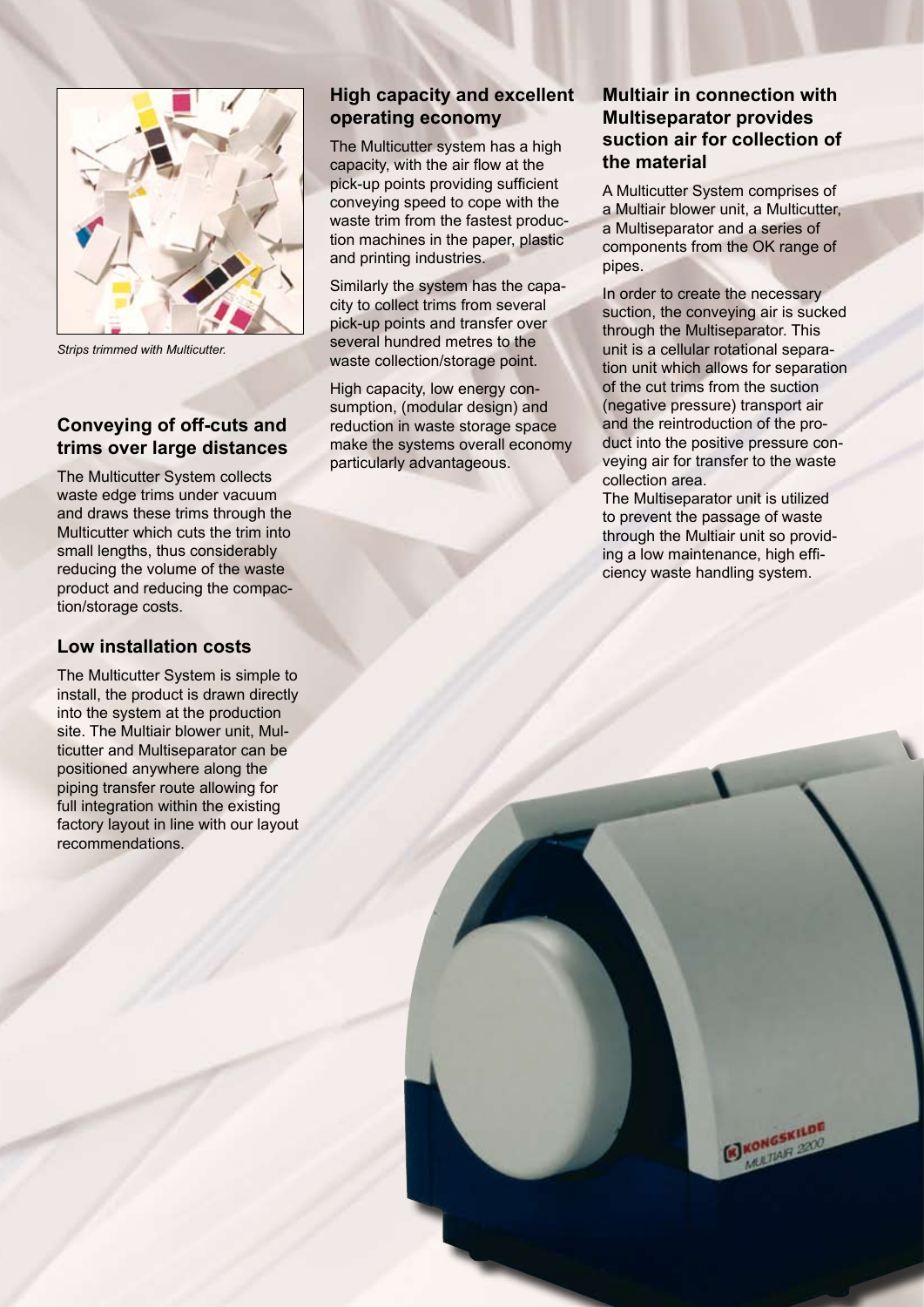![](_page_2_Picture_0.jpeg)

These 3 diagrams are general examples. The system offers many more alternatives. Please consult for further technical details.

![](_page_2_Figure_2.jpeg)

*Collective Multicutter*

*The Multicutter System can be mounted so as to extract from 3 machines, each with 2 edge offcuts.*

![](_page_2_Figure_5.jpeg)

*Multicutter for pick-up points*

*The most reliable solution to avoid "Bird nests" is to position a Multicutter near every machine. E.g. for 2 machines, each with 2 edge offcuts.*

![](_page_2_Figure_8.jpeg)

![](_page_2_Figure_9.jpeg)